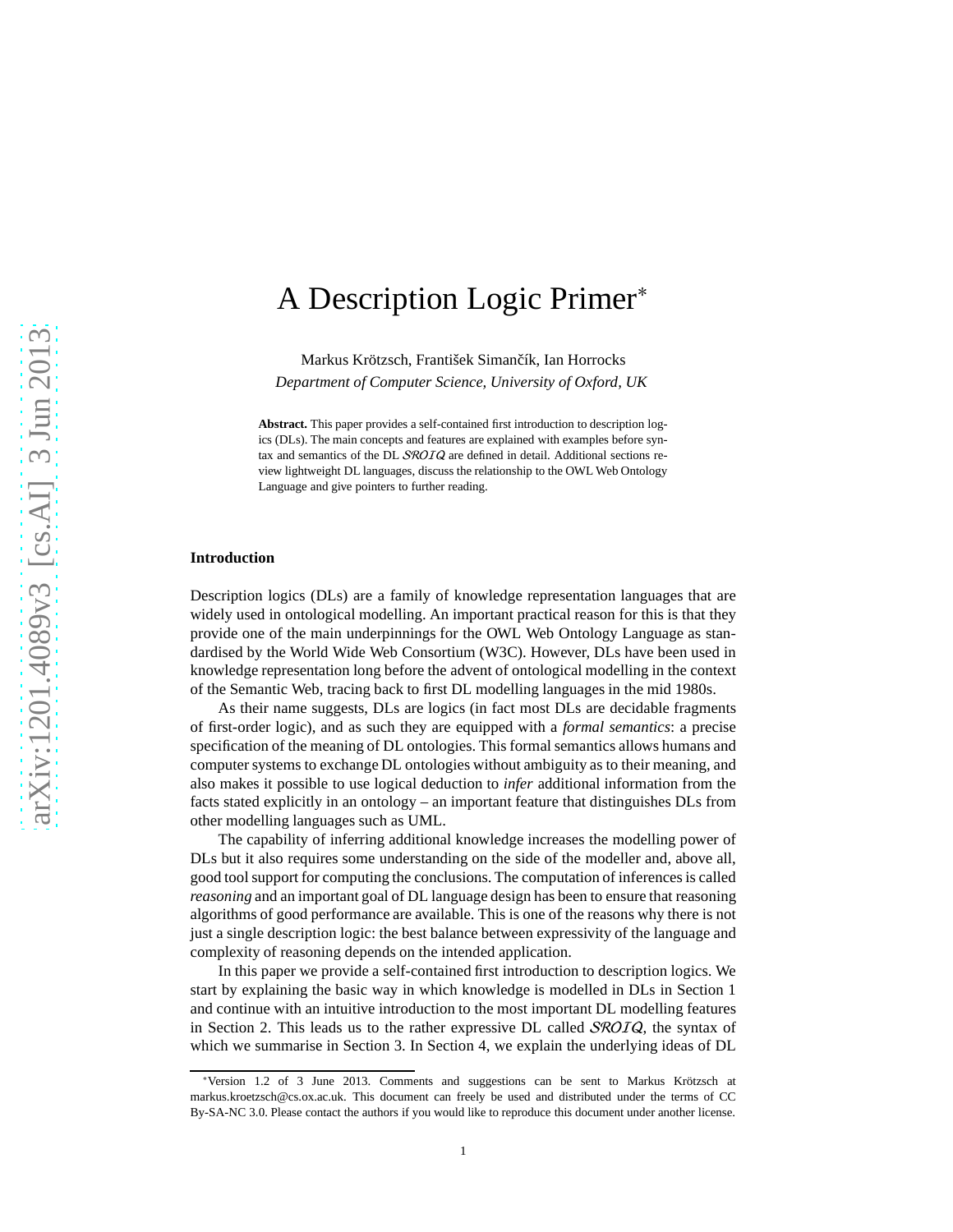semantics and use it to define the meaning of *SROIQ* ontologies. Many DLs can be obtained by omitting some features of SROIQ and in Section [5](#page-11-0) we review some of the most important DLs obtained in this way. In particular, this includes various lightweight description logics that allow for particularly efficient reasoning. In Section [6](#page-13-0) we discuss the relationship of DLs to the OWL Web Ontology Language. We conclude with pointers to further reading in Section [7.](#page-14-0)

# <span id="page-1-0"></span>**1. Basic Building Blocks of DL Ontologies**

Description logics (DLs) provide means to model the relationships between entities in a domain of interest. In DLs there are three kinds of entities: concepts, roles and individual names.[1](#page-1-1) Concepts represent sets of individuals, roles represent binary relations between the individuals, and individual names represent single individuals in the domain. Readers familiar with first-order logic will recognise these as unary predicates, binary predicates and constants.

For example, an ontology modelling the domain of people and their family relationships might use concepts such Parent to represent the set of all parents and Female to represent the set of all female individuals, roles such as parentOf to represent the (binary) relationship between parents and their children, and individual names such as julia and john to represent the individuals Julia and John.

Unlike a database, a DL ontology does not fully describe a particular situation or "state of the world"; rather it consists of a set of statements, called axioms, each of which must be true in the situation described. These axioms typically capture only partial knowledge about the situation that the ontology is describing, and there may be many different states of the world that are consistent with the ontology. Although, from the point of view of logic, there is no principal difference between different types of axioms, it is customary to separate them into three groups: assertional (ABox) axioms, terminological (TBox) axioms and relational (RBox) axioms.

# <span id="page-1-4"></span>*1.1. Asserting Facts with ABox Axioms*

ABox axioms capture knowledge about named individuals, i.e., the concepts to which they belong and how they are related to each other. The most common ABox axioms are *concept assertions* such as

<span id="page-1-2"></span>
$$
Mother(julia), \t(1)
$$

which asserts that Julia is a mother or, more precisely, that the individual named julia is an *instance* of the concept Mother.

*Role assertions* describe relations between named individuals. The assertion

<span id="page-1-3"></span>
$$
parentOf(julia, john), \tag{2}
$$

for example, states that Julia is a parent of John or, more precisely, that the individual named julia is in the relation that is represented by parentOf to the individual named john.

<span id="page-1-1"></span><sup>&</sup>lt;sup>1</sup>In OWL concepts and roles are respectively known as classes and properties; see Section [6.](#page-13-0)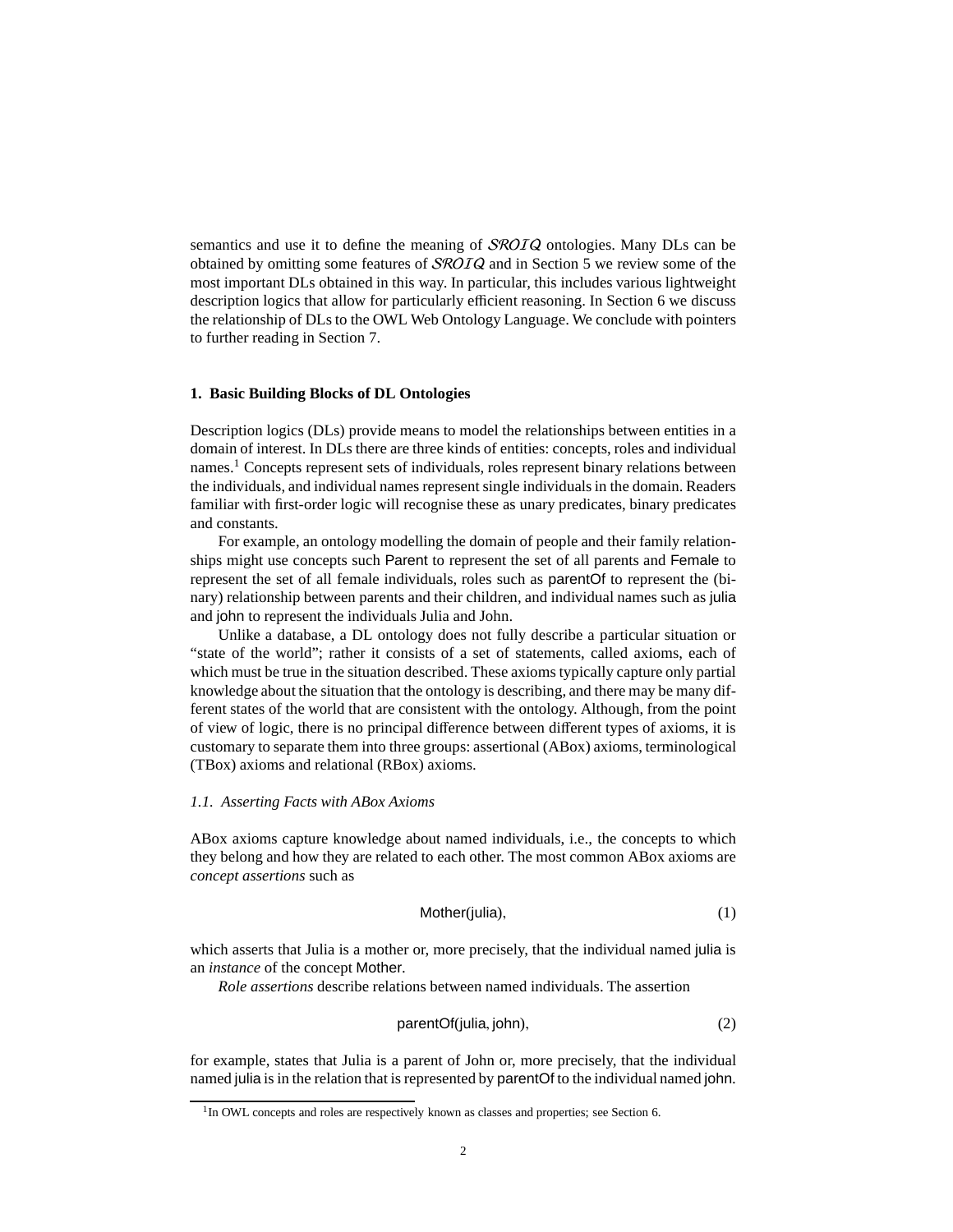The previous sentence shows that it can be rather cumbersome to explicitly point out that the relationships expressed by an axiom are really relationships between the individuals, sets and relations that are represented by the respective individual names, concepts and roles. Assuming that this subtle distinction between syntactic identifiers and semantic entities is understood, we will thus often adopt a more sloppy and readable formulation. Section [4](#page-8-0) below explains the underlying semantics with greater precision.

Although it is intuitively clear that Julia and John are different individuals, this fact does not logically follow from what we have stated so far. DLs do not make the *unique name assumption*, so different names might refer to the same individual unless explicitly stated otherwise. The *individual inequality* assertion

<span id="page-2-3"></span>julia 
$$
\neq
$$
 john (3)

is used to assert that Julia and John are actually different individuals. On the other hand, an *individual equality* assertion, such as

<span id="page-2-4"></span>
$$
john \approx johnny, \tag{4}
$$

states that two different names are known to refer to the same individual. Such situations can arise, for example, when combining knowledge about the same domain from several different sources, a task that is known as *ontology alignment*.

## *1.2. Expressing Terminological Knowledge with TBox Axioms*

TBox axioms describe relationships between concepts. For example, the fact that all mothers are parents is expressed by the *concept inclusion*

<span id="page-2-0"></span>
$$
Mother \sqsubseteq Parent,\tag{5}
$$

in which case we say that the concept Mother is *subsumed* by the concept Parent. Such knowledge can be used to infer further facts about individuals. For example, [\(1\)](#page-1-2) and [\(5\)](#page-2-0) together imply that Julia is a parent.

*Concept equivalence* asserts that two concepts have the same instances, as in

$$
Person \equiv Human. \tag{6}
$$

While synonyms are an obvious example of equivalent concepts, in practice one more often uses concept equivalence to give a name to complex expressions as introduced in Section [2.1](#page-3-1) below. Furthermore, such additional concept expressions can be combined with equivalence and inclusion to describe more complex situations such as the disjointness of concepts, which asserts that two concepts do not share any instances.

## <span id="page-2-2"></span>*1.3. Modelling Relationships between Roles with RBox Axioms*

RBox axioms refer to properties of roles. As for concepts, DLs support *role inclusion* and *role equivalence* axioms. For example, the inclusion

<span id="page-2-1"></span>
$$
parentOf \sqsubseteq ancestorOf
$$
 (7)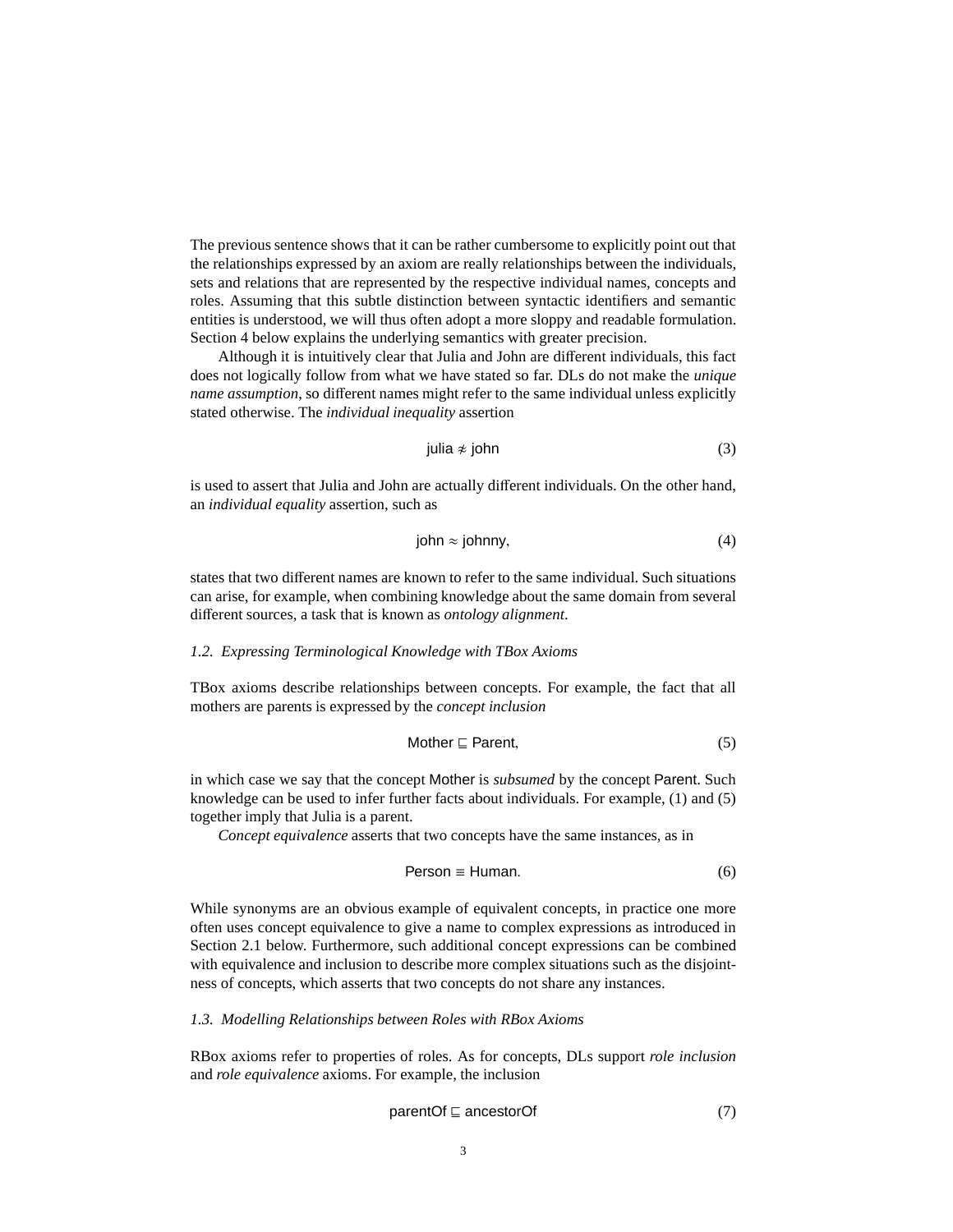states that parentOf is a *subrole* of ancestorOf, i.e., every pair of individuals related by parentOf is also related by ancestorOf. Thus [\(2\)](#page-1-3) and [\(7\)](#page-2-1) together imply that Julia is an ancestor of John.

In role inclusion axioms, *role composition* can be used to describe roles such as uncleOf. Intuitively, if Charles is a brother of Julia and Julia is a parent of John, then Charles is an uncle of John. This kind of relationship between the roles brotherOf, parentOf and uncleOf is captured by the *complex role inclusion* axiom

$$
brotherOf \circ parentOf \sqsubseteq uncleOf.
$$
 (8)

Note that role composition can only appear on the left-hand side of complex role inclusions. Furthermore, in order to retain decidability of reasoning (see the end of Section [4](#page-8-0) for a discussion on decidability), complex role inclusions are governed by additional structural restrictions that specify whether or not a collection of such axioms can be used together in one ontology.

Nobody can be both a parent and a child of the same individual, so the two roles parentOf and childOf are disjoint. In DLs we can write *disjoint roles* as follows:

$$
Disjoint(parentOf, childOf). \t(9)
$$

Further RBox axioms include *role characteristics* such as reflexivity, symmetry and transitivity of roles. These are closely related to a number of other DL features and we will discuss them again in more detail in Section [2.5.](#page-7-1)

## <span id="page-3-0"></span>**2. Constructors for Concepts and Roles**

The basic types of axioms introduced in Section [1](#page-1-0) are rather limited for accurate modelling. To describe more complex situations, DLs allow new concepts and roles to be built using a variety of different constructors. We distinguish concept and role constructors depending on whether concept or role expressions are constructed. In the case of concepts, one can further separate basic Boolean constructors, role restrictions and nominals/enumerations. At the end of this section, we revisit the additional kinds of RBox axioms that have been omitted in Section [1.3.](#page-2-2)

#### <span id="page-3-1"></span>*2.1. Boolean Concept Constructors*

Boolean concept constructors provide basic Boolean operations that are closely related to the familiar operations of intersection, union and complement of sets, or to conjunction, disjunction and negation of logical expressions.

For example, concept inclusions allow us to state that all mothers are female and that all mothers are parents, but what we really mean is that mothers are *exactly* the female parents. DLs support such statements by allowing us to form complex concepts such as the *intersection* (also called *conjunction*)

Female ⊓ Parent, (10)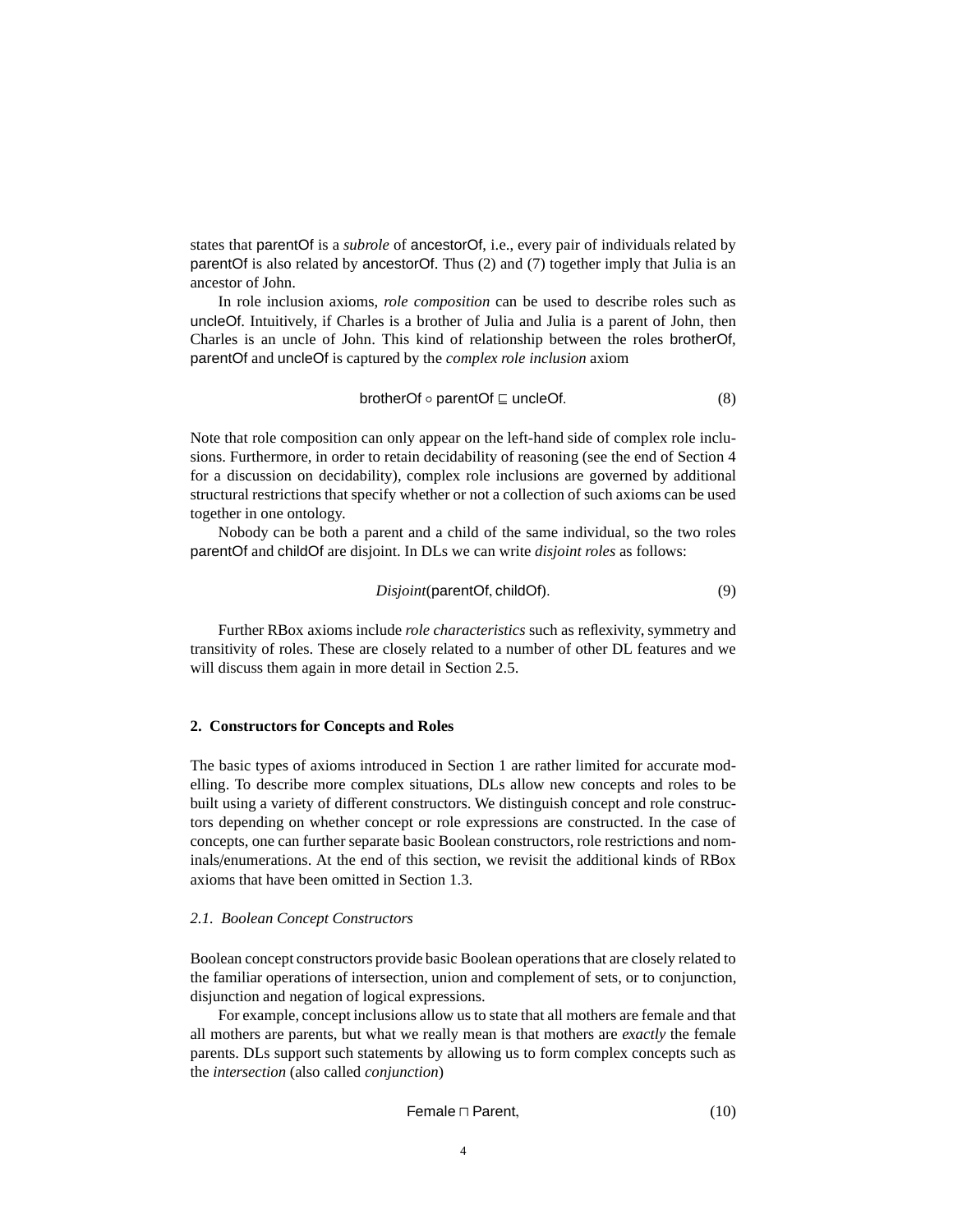which represents the set of individuals that are both female and parents. A complex concept can be used in axioms in exactly the same way as an atomic concept, e.g., in the equivalence Mother ≡ Female ⊓ Parent.

*Union* (also called *disjunction*) is the dual of intersection. For example, the concept

$$
Father \sqcup Mother
$$
 (11)

describes those individuals that are either fathers or mothers. Again, it can be used in an axiom such as Parent ≡ Father ⊔ Mother, which states that a parent is either a father or a mother (and vice versa).

Sometimes we are interested in individuals that do *not* belong to a certain concept, e.g., in women who are not married. These could be described by the complex concept

$$
Female \sqcap \neg Married,
$$
\n(12)

where the *complement* (also called *negation*) ¬Married represents the set of all individuals that are not married.

It is sometimes useful to be able to make a statement about every individual, e.g., to say that everybody is either male or female. This can be accomplished by the axiom

$$
\top \sqsubseteq \text{Male} \sqcup \text{Female}, \tag{13}
$$

where the *top concept* ⊤ is a special concept with every individual as an instance; it can be viewed as an abbreviation for  $C \sqcup \neg C$  for an arbitrary concept *C*. Note that this modelling is rather coarse as it presupposes that every individual has a gender, which may not be reasonable for instances of a concept such as Computer. We will see more useful applications for ⊤ later on.

To express that, for the purposes of our modelling, nobody can be both a male and a female at the same time, we can declare the set of male and the set of female individuals to be disjoint. While ontology languages like OWL provide a basic constructor for disjointness, it is naturally captured in DLs with the axiom

$$
Male \sqcap Female \sqsubseteq \bot,
$$
\n(14)

where the *bottom concept* ⊥ is the dual of ⊤, that is the special concept with no individuals as instances; it can be seen as an abbreviation for  $C \sqcap \neg C$  for an arbitrary concept *C*. The above axiom thus says that the intersection of the two concepts is empty.

## <span id="page-4-0"></span>*2.2. Role Restrictions*

So far we have seen how to use TBox and RBox axioms to express relationships between concepts and roles, respectively. The most interesting feature of DLs, however, is their ability to form statements that link concepts and roles together. For example, there is an obvious relationship between the concept Parent and the role parentOf, namely, a parent is someone who is a parent of at least one individual. In DLs, this relationship can be captured by the concept equivalence

$$
Parent \equiv \exists parentOf. \top,\tag{15}
$$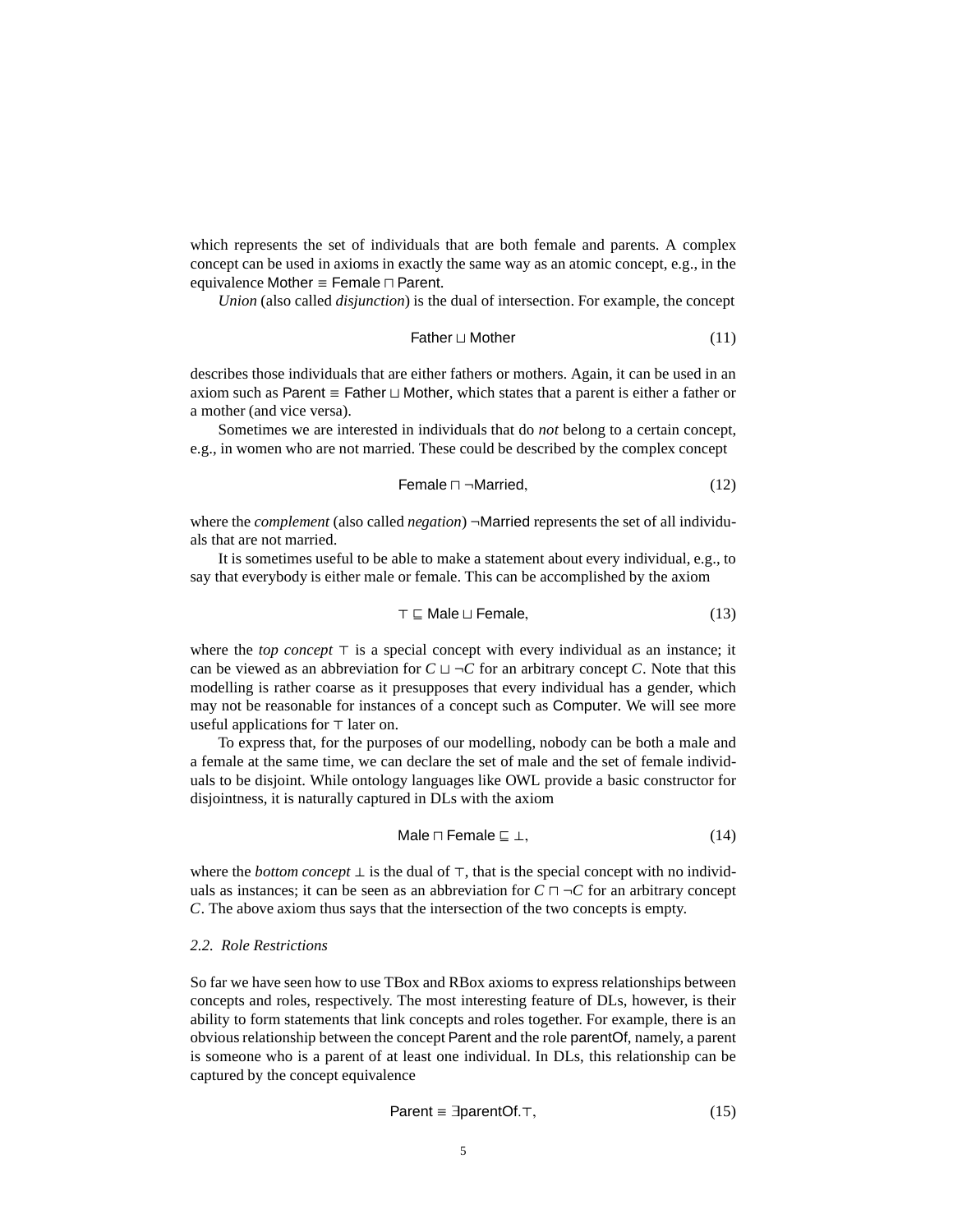where the *existential restriction* ∃parentOf.⊤ is a complex concept that describes the set of individuals that are parents of at least one individual (instance of ⊤). Similarly, the concept ∃parentOf.Female describes those individuals that are parents of at least one female individual, i.e., those that have a daughter.

To represent the set of individuals all of whose children are female, we use the *universal restriction*

<span id="page-5-0"></span>
$$
\forall parentOf. Female. \tag{16}
$$

It is a common error to forget that [\(16\)](#page-5-0) also includes those individuals that have no children at all. More accurately (and less naturally), the axiom can be said to describe the set of all individuals that have "no children other than female ones," i.e., that have "no children that are not female." Following this wording, the concept [\(16\)](#page-5-0) could indeed be equivalently expressed as ¬∃parentOf.¬Female. If this meaning is not intended, one can describe the individuals who have at least one child and with all their children being female by the concept (∃parentOf.⊤) ⊓ (∀parentOf.Female).

Existential and universal restrictions are useful in combination with the top concept for expressing *domain* and *range restrictions* on roles; that is, restrictions on the kinds of individual that can be in the domain and range of a given role. To restrict the domain of sonOf to male individuals we can use the axiom

$$
\exists \text{sonOf.} \top \sqsubseteq \text{Male}, \tag{17}
$$

and to restrict its range to parents we can write

$$
\top \sqsubseteq \text{YsonOf.Parent.} \tag{18}
$$

In combination with the assertion sonOf(john, julia), these axioms would then allow us to deduce that John is male and Julia is a parent. It is interesting to note how this behaviour contrasts with the meaning of *constraints* in databases. Constraints would also allow us to state, e.g., that all sons must be male. However, given only the fact that John is a son of Julia, such a constraint would simply be violated (leading to an error) rather than implying that John is male. Mistaking DL axioms for constraints is a very common source of modelling errors.

*Number restrictions* allow us to restrict the number of individuals that can be reached via a given role. For example, we can form the *at-least restriction*

$$
\geq 2 \text{ childOf.Parent} \tag{19}
$$

to describe the set of individuals that are children of at least two parents, and the *at-most restriction*

$$
\leq 2 \text{ childOf.Parent} \tag{20}
$$

for those that are children of at most two parents. The axiom Person  $\subseteq \ge 2$  childOf.Parent ⊓ 62 childOf.Parent then states that every person is a child of exactly two parents.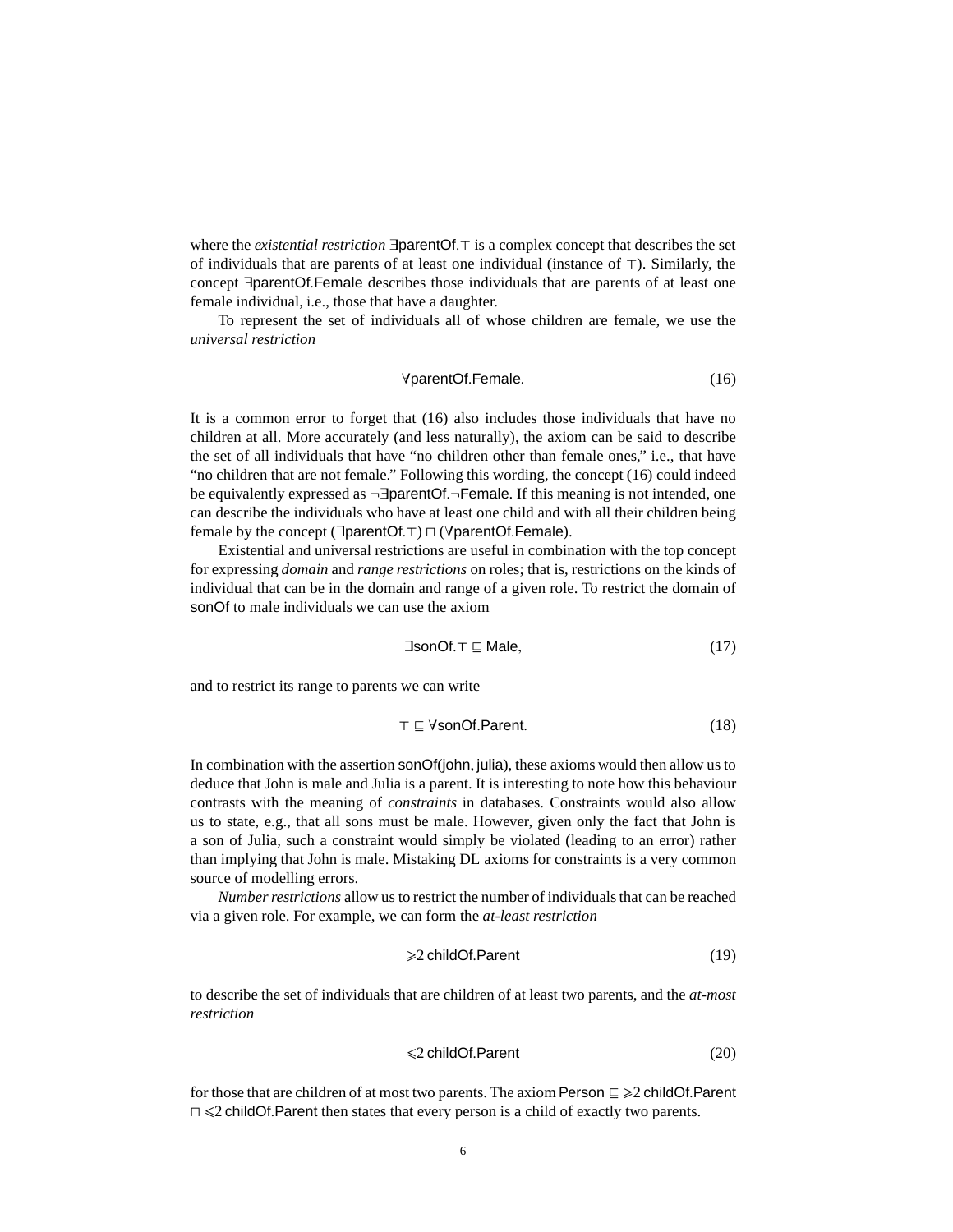Finally, *local reflexivity* can be used to describe the set of individuals that are related to themselves via a given role. For example, the set of individuals that talk to themselves is described by the concept

$$
\exists \mathsf{talksTo}.\mathsf{Self}.\tag{21}
$$

# *2.3. Nominals*

As well as defining concepts in terms of other concepts (and roles), it may also be useful to define a concept by simply enumerating its instances. For example, we might define the concept Beatle by enumerating its instances: john, paul, george, and ringo. Enumerations are not supported natively in DLs, but they can be simulated in DLs using *nominals*. A nominal is a concept that has exactly one instance. For example, {john} is the concept whose only instance is (the individual represented by) john. Combining nominals with union, the enumeration in our example could be expressed as

$$
Beatle \equiv \{john\} \sqcup \{paul\} \sqcup \{george\} \sqcup \{ring]
$$

It is interesting to note that, using nominals, a concept assertion Mother(julia) can be turned into a concept inclusion {julia} ⊑ Mother and a role assertion parentOf(julia, john) into a concept inclusion {julia} ⊑ ∃parentOf.{john}. This illustrates that the distinction between ABox and TBox does not have a deeper logical meaning.

# <span id="page-6-1"></span>*2.4. Role Constructors*

In contrast to the variety of concept constructors, DLs provide only few constructors for forming complex roles. In practice, *inverse roles* are the most important such constructor. Intuitively, the relationship between the roles parentOf and childOf is that, for example, if Julia is a parent of John, then John is a child of Julia and vice versa. More formally, parenfOf is the inverse of childOf, which in DLs can be expressed by the equivalence

$$
parentOf \equiv childOf^{-}, \tag{23}
$$

where the complex role childOf<sup>-</sup> represents the inverse of childOf.

In analogy to the top concept, DLs also provide the *universal role*, represented by *U*, which always relates all pairs of individuals. It typically plays a minor role in modelling, $\frac{2}{3}$  $\frac{2}{3}$  $\frac{2}{3}$ but it establishes symmetry between roles and concepts w.r.t. a top element. Similarly, an *empty role* that corresponds to the bottom concept is also available in OWL but has rarely been introduced as a constructor in DLs; however, we can define any role *R* to be empty using the axiom ⊤ ⊑ ¬∃*R*.⊤ ("all things do not relate to anything through *R*"). Interestingly, the universal role cannot be defined by TBox axioms using the constructors introduced above, and in particular universal role restrictions cannot express that a role is universal.

<span id="page-6-0"></span><sup>2</sup>Although there are a few interesting things that could be expressed with *U*, such as *concept products* [\[16\]](#page-16-0), tool support is rarely sufficient for using this feature in practice.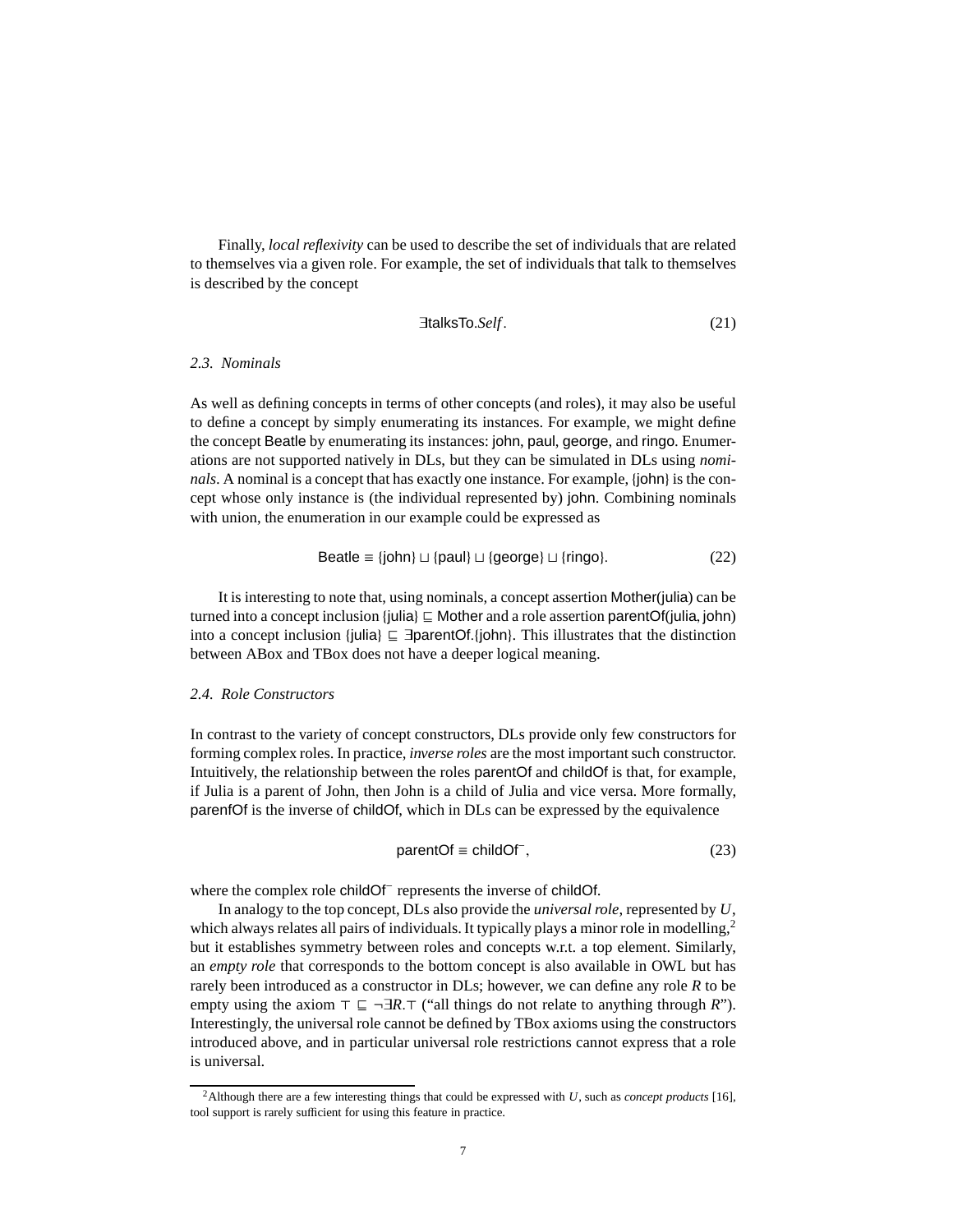## <span id="page-7-1"></span>*2.5. More RBox Axioms: Role Characteristics*

In Section [1.3](#page-2-2) we introduced three forms of RBox axioms: role inclusions, role equivalences and role disjointness. OWL provides a variety of others, namely role transitivity, symmetry, asymmetry, reflexivity and irreflexivity. These are sometimes considered as basic axiom types in DLs as well, using some suggestive notation such as *Trans*(ancestorOf) to express that the role ancestorOf is transitive. However, such axioms are just syntactic sugar; all role characteristics can be expressed using the features of DLs that we have already introduced.

*Transitivity* is a special form of complex role inclusion. For example, transitivity of ancestorOf can be captured by the axiom ancestorOf  $\circ$  ancestorOf ⊑ ancestorOf. A role is *symmetric* if it is equivalent to its own inverse, e.g., marriedTo ≡ marriedTo<sup>−</sup> , and it is *asymmetric* if it is disjoint from its own inverse, as in *Disjoint*(parentOf, parentOf<sup>−</sup> ). If desired, *global reflexivity* can be expressed by imposing local reflexivity on the top concept as in ⊤ ⊑ ∃knows.*Self* . A role is *irreflexive* if it is never locally reflexive, as in the case of ⊤ ⊑ ¬∃marriedTo.*Self*.

# <span id="page-7-0"></span>**3. The Description Logic** SROIQ

In this section, we summarise the various features that have been introduced informally above to provide a comprehensive definition of DL syntax. Doing so yields the description logic called  $SROIQ$ , which is one of the most expressive DLs commonly considered today. It also largely agrees in expressivity with the ontology language OWL 2 DL, though there are still some differences as explained in Section [6.](#page-13-0)

Formally, every DL ontology is based on three finite sets of signature symbols: a set  $N_I$  of *individual names*, a set  $N_C$  of *concept names* and a set  $N_R$  of *role names*. Usually these sets are assumed to be fixed for some application and are therefore not mentioned explicitly. Now the set of SROIQ *role expressions* **R** (over this signature) is defined by the following grammar:

$$
\mathbf{R} \coloneqq U \mid \mathsf{N}_R \mid \mathsf{N}_R^-
$$

where *U* is the universal role (Section [2.4\)](#page-6-1). Based on this, the set of *SROIQ concept expressions* **C** is defined as:

$$
C \Coloneqq \mathsf{N}_C \mid (C \sqcap C) \mid (C \sqcup C) \mid \neg C \mid \top \mid \bot \mid \exists RC \mid \forall RC \mid \geq n RC \mid \leq n RC \mid \exists R.\mathit{Self} \mid \{\mathsf{N}_I\}
$$

where *n* is a non-negative integer. As usual, expressions like ( $C \sqcap C$ ) represent any expression of the form  $(C \sqcap D)$  with  $C, D \in \mathbb{C}$ . It is common to omit parentheses if this cannot lead to confusion with expressions of different semantics. For example, parentheses do not matter for *A*  $\sqcup$  *B*  $\sqcup$  *C* whereas the expressions *A*  $\sqcap$  *B*  $\sqcup$  *C* and  $\exists$ *R.A*  $\sqcap$  *B* are ambiguous.

Using the above sets of individual names, roles and concepts, the *axioms* of SROIQ can be defined to be of the following basic forms: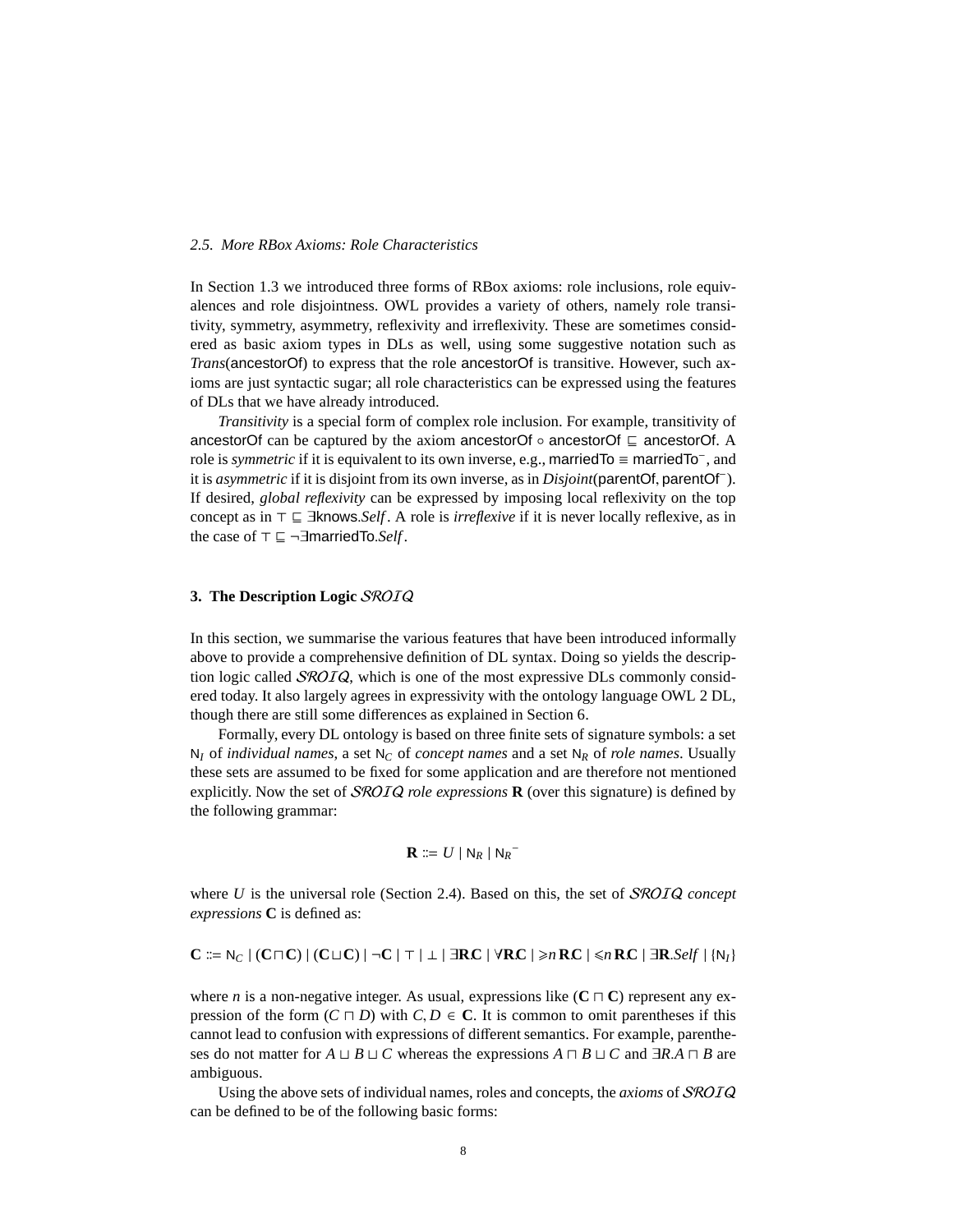|                                    | ABox: $C(N_I)$ $R(N_I, N_I)$ $N_I \approx N_I$ $N_I \not\approx N_I$ |                                                                                                                                                              |
|------------------------------------|----------------------------------------------------------------------|--------------------------------------------------------------------------------------------------------------------------------------------------------------|
| TBox: $C \sqsubset C$ $C \equiv C$ |                                                                      |                                                                                                                                                              |
|                                    |                                                                      | RBox: $\mathbf{R} \subseteq \mathbf{R}$ $\mathbf{R} \equiv \mathbf{R}$ $\mathbf{R} \circ \mathbf{R} \subseteq \mathbf{R}$ $Disjoint(\mathbf{R}, \mathbf{R})$ |

with the intuitive meanings as explained in Section [1](#page-1-0) and [2.](#page-3-0)

Roughly speaking, a SROIQ ontology (or *knowledge base*) is simply a set of such axioms. To ensure the existence of reasoning algorithms that are correct and terminating, however, additional syntactic restrictions must be imposed on ontologies. These restrictions refer not to single axioms but to the structure of the ontology as a whole, hence they are called *structural restrictions*. The two such conditions relevant for SROIQ are based on the notions of *simplicity* and *regularity*. Notably, both are automatically satisfied for ontologies that do not contain complex role inclusion axioms.

A role *R* in an ontology O is called *non-simple* if some complex role inclusion axiom (i.e., one that uses role composition  $\circ$ ) in O implies instances of R; otherwise it is called *simple*. A more precise definition of the non-simple role expressions of the ontology O is given by the following rules:

- if O contains an axiom  $S \circ T \sqsubseteq R$ , then R is non-simple,
- if *R* is non-simple, then its inverse  $R^-$  is also non-simple,<sup>[3](#page-8-1)</sup>
- if *R* is non-simple and *O* contains any of the axioms  $R \subseteq S$ ,  $S \equiv R$  or  $R \equiv S$ , then *S* is also non-simple.

All other roles are called simple.<sup>[4](#page-8-2)</sup> Now for a *SROIQ* ontology it is required that the following axioms and concepts contain simple roles only:

| Restricted axioms:              | Disjoint(R, R)                   |              |               |
|---------------------------------|----------------------------------|--------------|---------------|
| Restricted concept expressions: | $\exists$ <b>R</b> . <i>Self</i> | $\geq n$ R.C | $\leq n$ R.C. |

The other structural restriction that is relevant for SROIQ is called *regularity* and is concerned with RBox axioms only. Roughly speaking, the restriction ensures that cyclic dependencies between complex role inclusion axioms occur only in a limited form. For details, please see the pointers given in Section [7.](#page-14-0) For the introductory treatment in this paper, it suffices to note that regularity, just like simplicity, is a property of the ontology as a whole that cannot be checked for each axiom individually. An important practical consequence is that the union of two regular ontologies may no longer be regular. This must be taken into account when merging ontologies in practice.

## <span id="page-8-0"></span>**4. Description Logic Semantics**

The formal meaning of DL axioms is given by their model-theoretic semantics. In particular, the semantics specifies what the logical consequences of an ontology are. The formal semantics is therefore the main guideline for every tool that computes logical consequences of DL ontologies, and a basic understanding of its working is vital to make

<span id="page-8-1"></span><sup>&</sup>lt;sup>3</sup>If  $R = S^-$  already is an inverse role, then  $R^-$  should be read as *S*. We do not allow expressions like  $S^{--}$ .

<span id="page-8-2"></span> $4$ Whether the universal role  $U$  is simple or not is a matter of preference that does not affect the computational properties of the logic [\[17\]](#page-16-1). However, the universal role in OWL 2 is considered non-simple.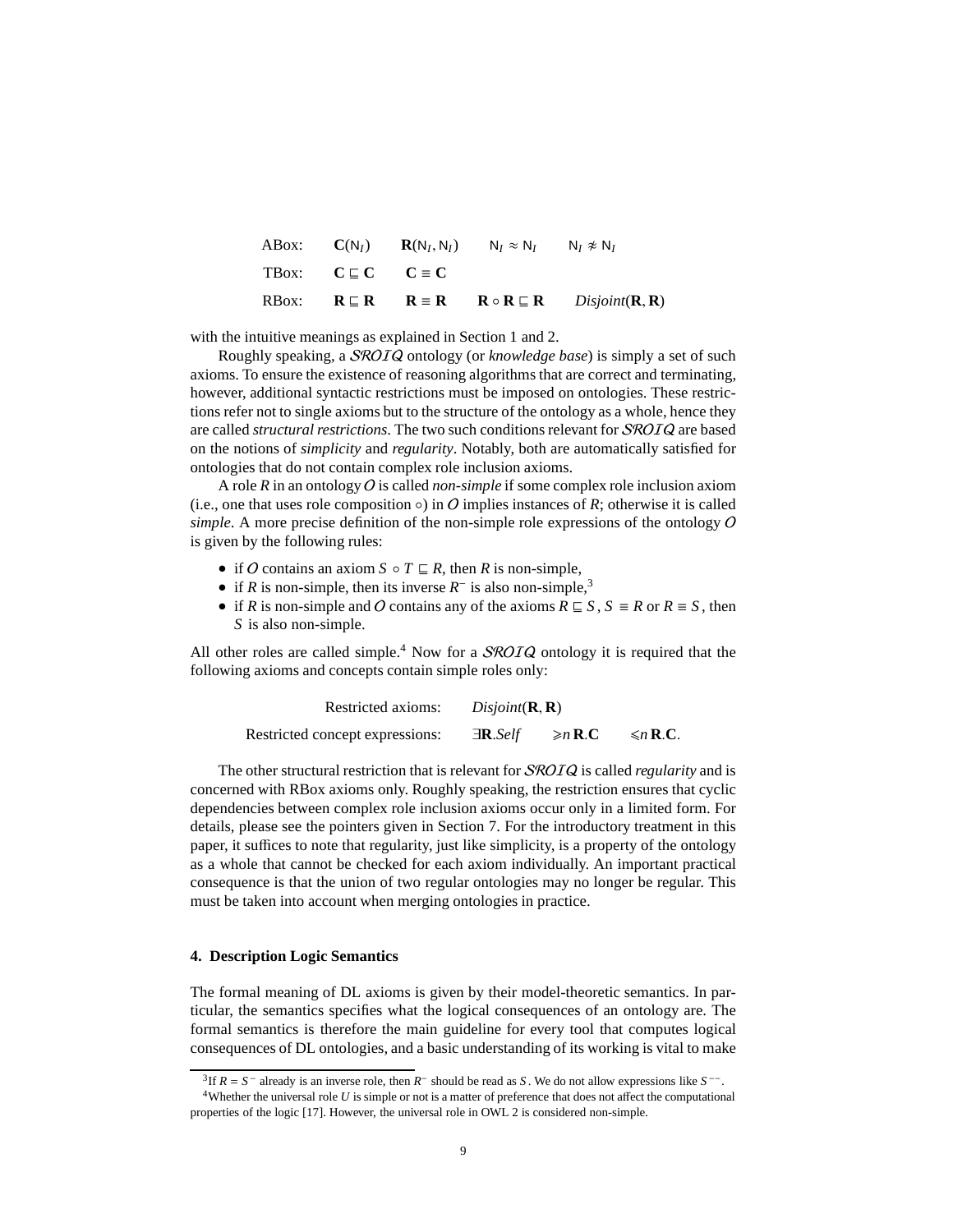reasonable modelling choices and to comprehend the results given by software applications. Luckily, the semantics of description logics is not difficult to understand provided that some common misconceptions are avoided.

Intuitively speaking, an ontology describes a particular situation in a given domain of discourse. For example, the axioms in Sections [1](#page-1-0) and [2](#page-3-0) describe a particular situation in the "families and relationships" domain. However, ontologies usually cannot fully specify the situation that they describe. On the one hand, there is no formal relationship between the symbols we use and the objects that they represent: the individual name julia, for example, is just a syntactic identifier with no intrinsic meaning. Indeed, the intended meaning of the identifiers in our ontologies has no influence on their formal semantics: what we know about them stems only from the ontological axioms. On the other hand, the axioms in an ontology typically do not provide complete information. For example, [\(3\)](#page-2-3) and [\(4\)](#page-2-4) in Section [1.1](#page-1-4) state that some individuals are equal and that others are unequal, but in many other cases this information might be left unspecified.

Description logics have been designed to deal with such incomplete information. Rather than making default assumptions in order to fully specify one particular interpretation for each ontology, the DL semantics generally considers all the possible situations (i.e., states of the world) where the axioms of an ontology would hold (we also say: where the axioms are *satisfied*). This characteristic is sometimes called the *Open World Assumption* since it keeps unspecified information open.[5](#page-9-0) A logical consequence of an ontology is an axiom that holds in all interpretations that satisfy the ontology, i.e., something that is true in all conceivable states of the world that agree with what is said in the ontology. The more axioms an ontology contains, the more specific are the constraints that it imposes on possible interpretations, and the fewer interpretations exist that satisfy all of the axioms. Conversely, if fewer interpretations satisfy an ontology, then more axioms hold in all of them, and more logical consequences follow from the ontology. The previous two sentences imply that the semantics of description logics is *monotonic*: additional axioms always lead to additional consequences, or, more informally, the more knowledge we feed into a DL system the more results it returns.

An extreme case is when an ontology is not satisfied in any interpretation. The ontology is then called *unsatisfiable* or *inconsistent*. In this case *every* axiom holds vacuously in all of the (zero) interpretations that satisfy the ontology. Such an ontology is clearly of no utility, and avoiding inconsistency (and checking for it in the first place) is therefore an important task during modelling.

We have outlined above the most important ideas of DL semantics. What remains to be done is to define what we really mean by an "interpretation" and which conditions must hold for particular axioms to be satisfied by an interpretation. For this, we closely follow the intuitive ideas established above: an interpretation  $I$  consists of a set  $\Delta^I$  called the *domain* of  $I$  and an interpretation function  $\cdot$ <sup> $I$ </sup> that maps each atomic concept  $A$  to a set  $A^I \subseteq \Delta^I$ , each atomic role R to a binary relation  $R^I \subseteq \Delta^I \times \Delta^I$ , and each individual name *a* to an element  $a^I \in \Delta^I$ . The interpretation of complex concepts and roles follows from the interpretation of the basic entities. Table [1](#page-10-0) shows how to obtain the semantics of each compound expression from the semantics of its parts. By " $R<sup>T</sup>$ -successor of *x*" we mean any individual *y* such that  $\langle x, y \rangle \in R^{\mathcal{I}}$ . The definition should confirm the intuitive

<span id="page-9-0"></span><sup>5</sup>A *Closed World Assumption* "closes" the interpretation by assuming that every fact not explicitly stated to be true is actually false. Both terms are not formally specified and rather outline the general flavour of a semantics than any particular definition.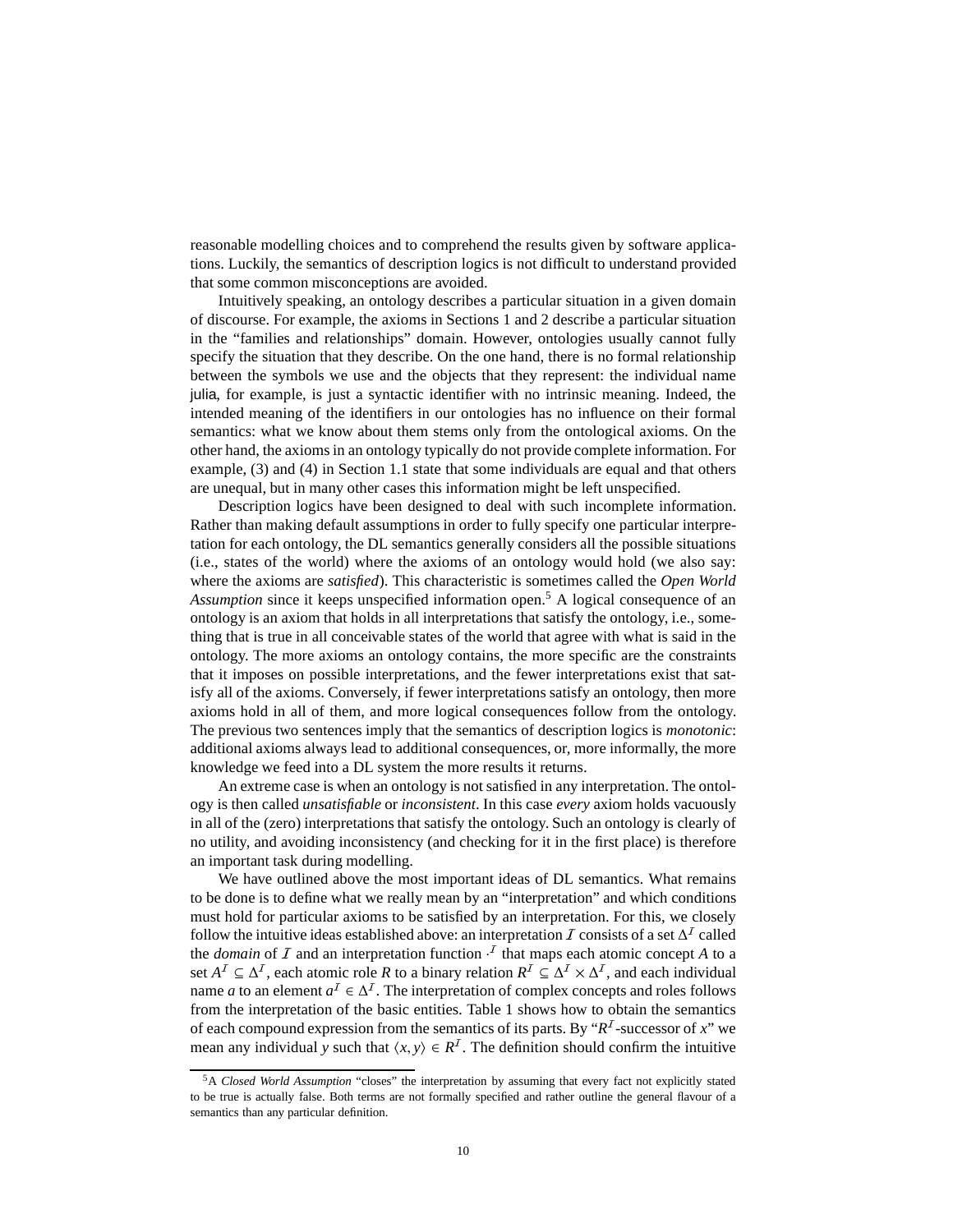|                                                                                                                                            | Syntax                                                                                                             | Semantics                                                                               |  |  |
|--------------------------------------------------------------------------------------------------------------------------------------------|--------------------------------------------------------------------------------------------------------------------|-----------------------------------------------------------------------------------------|--|--|
| Individuals:                                                                                                                               |                                                                                                                    |                                                                                         |  |  |
| individual name                                                                                                                            | $\mathfrak a$                                                                                                      | $a^I$                                                                                   |  |  |
| Roles:                                                                                                                                     |                                                                                                                    |                                                                                         |  |  |
| atomic role                                                                                                                                | R                                                                                                                  | $R^I$                                                                                   |  |  |
| inverse role                                                                                                                               | $R^-$                                                                                                              | $\{\langle x, y \rangle \mid \langle y, x \rangle \in R^I\}$                            |  |  |
| universal role                                                                                                                             | U                                                                                                                  | $\Delta^I \times \Delta^I$                                                              |  |  |
| Concepts:                                                                                                                                  |                                                                                                                    |                                                                                         |  |  |
| atomic concept                                                                                                                             | $\overline{A}$                                                                                                     | $A^I$                                                                                   |  |  |
| intersection                                                                                                                               | $C \sqcap D$                                                                                                       | $C^I \cap D^I$                                                                          |  |  |
| union                                                                                                                                      | $C^I \cup D^I$<br>$C \sqcup D$                                                                                     |                                                                                         |  |  |
| complement                                                                                                                                 | $\Delta^I \setminus C^I$<br>$\neg C$                                                                               |                                                                                         |  |  |
| top concept                                                                                                                                | $\top$                                                                                                             | $\Lambda^I$                                                                             |  |  |
| bottom concept<br>$\perp$                                                                                                                  |                                                                                                                    | $\emptyset$                                                                             |  |  |
| existential restriction                                                                                                                    | ${x \mid$ some $R^I$ -successor of x is in $C^I$<br>$\exists R.C$                                                  |                                                                                         |  |  |
| universal restriction                                                                                                                      | $\{x \mid \text{all } R^{\mathcal{I}}\text{-successors of } x \text{ are in } C^{\mathcal{I}}\}\$<br>$\forall R.C$ |                                                                                         |  |  |
| at-least restriction                                                                                                                       | $\geq n R.C$                                                                                                       | $\{x \mid \text{at least } n \in \mathbb{R}^I\}$ -successors of x are in $\mathbb{C}^I$ |  |  |
| at-most restriction                                                                                                                        | $\leq n R.C$                                                                                                       | $\{x \mid \text{at most } n \, R^I\text{-successors of } x \text{ are in } C^I\}$       |  |  |
| local reflexivity                                                                                                                          | $\exists R. Self$                                                                                                  | $\{x \mid \langle x, x \rangle \in R^{\mathcal{I}}\}\$                                  |  |  |
| nominal                                                                                                                                    | $\{a\}$                                                                                                            | $\{a^I\}$                                                                               |  |  |
| where $a, b \in N_I$ are individual names, $A \in N_C$ is a concept name, $C, D \in \mathbb{C}$ are concepts, $R \in \mathbb{R}$ is a role |                                                                                                                    |                                                                                         |  |  |

#### <span id="page-10-0"></span>Table 1. Syntax and semantics of SROIQ constructors

|                        | Syntax                        | Semantics                          |
|------------------------|-------------------------------|------------------------------------|
| ABox                   |                               |                                    |
| concept assertion      | C(a)                          | $a^I \in C^I$                      |
| role assertion         | R(a, b)                       | $\langle a^I, b^I \rangle \in R^I$ |
| individual equality    | $a \approx b$                 | $a^I = b^I$                        |
| individual inequality  | $a * b$                       | $a^I \neq b^I$                     |
| TBox:                  |                               |                                    |
| concept inclusion      | $C \sqsubset D$               | $C^I \subseteq D^I$                |
| concept equivalence    | $C \equiv D$                  | $C^I = D^I$                        |
| RBox                   |                               |                                    |
| role inclusion         | $R \sqsubseteq S$             | $R^I \subset S^I$                  |
| role equivalence       | $R \equiv S$                  | $R^I = S^I$                        |
| complex role inclusion | $R_1 \circ R_2 \sqsubseteq S$ | $R_1^I \circ R_2^I \subseteq S^I$  |
| role disjointness      | Disjoint(R, S)                | $R^I \cap S^I = \emptyset$         |

<span id="page-10-1"></span>Table 2. Syntax and semantics of SROIQ axioms

explanations given for each case in Section [2.](#page-3-0) For example, the semantics of Female ⊓ Parent is indeed the intersection of the semantics of Female and Parent.

Since an interpretation  $I$  fixes the meaning of all entities, we can unambiguously say for each axiom whether it holds in  $I$  or not. An axiom  $\alpha$  holds in  $I$  (we also say  $I$ *satisfies*  $\alpha$  and write  $I \models \alpha$ ) if the corresponding condition in Table [2](#page-10-1) is met. Again, these definitions fully agree with the intuitive explanations given in Section [1.](#page-1-0) If all axioms in an ontology O hold in I (i.e., if I satisfies O, written  $I \models O$ ), then I is a *model*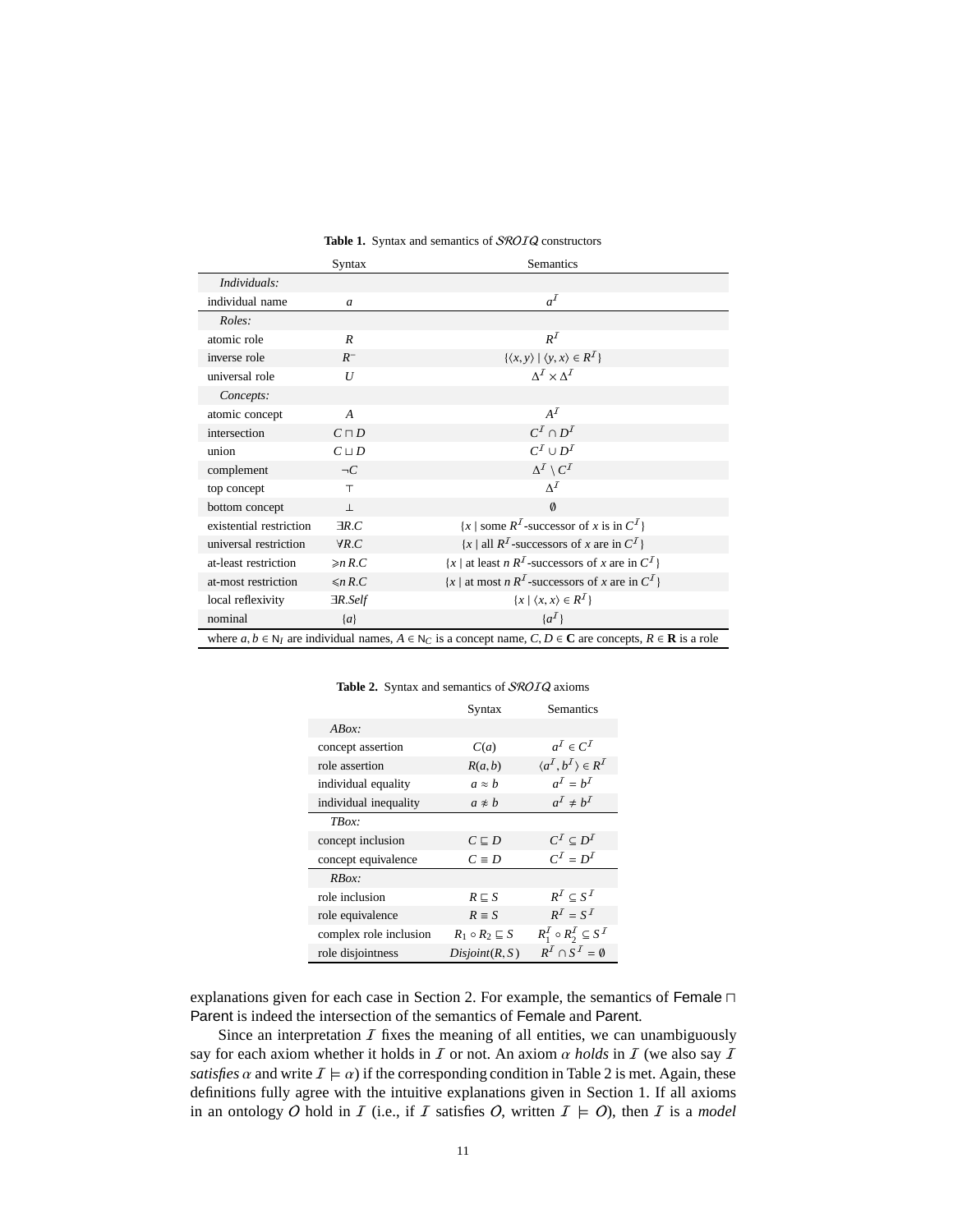of O. Thus a model is an abstraction of a state of the world that satisfies all axioms in the ontology. An ontology is *consistent* if it has at least one model. An axiom  $\alpha$  is a *consequence* of an ontology O (or O *entails*  $\alpha$ , written  $O \models \alpha$ ) if  $\alpha$  holds in every model of O. In particular, an inconsistent ontology entails every axiom.

A noteworthy consequence of this semantics is the meaning of individual names in DL ontologies. We already remarked that DLs do not usually make the Unique Name Assumption, and indeed our formal definition allows two individual names to be interpreted as the same individual (element of the domain). Possibly even more important is the fact that the domain of an interpretation is allowed to contain many individuals that are not represented by any individual name. A common confusion in modelling arises from the implicit assumption that interpretations must only contain individuals that are represented by individual names (such individuals are also called *named individuals*). For example, one could wrongly assume the ontology consisting of the axioms

parentOf(julia, john) manyChildren(julia) manyChildren ⊑ >3 parentOf.⊤

to be inconsistent since it requires Julia to have at least 3 children when only one (John) is given. However, there are many conceivable models where Julia does have three children, even though only one of the children is explicitly named. A significant number of modelling errors can be traced back to similar misconceptions that are easy to prevent if the general open world assumption of DLs is kept in mind.

Another point to note is that the above specification of the semantics does not provide any hint as to how to compute the relevant entailments in practical software tools. There are infinitely many possible interpretations, each of which may have an infinite domain (in fact there are some ontologies that are satisfied only by interpretations with infinite domains). Therefore it is impossible to test all interpretations to see if they model a given ontology, and impossible to test all models of an ontology to see if they entail a given axiom. Rather, one has to devise deduction procedures and prove their correctness with respect to the above specification. The interplay of certain expressive features can make reasoning algorithms more complicated and in some cases it can even be shown that no correct and terminating algorithm exists at all (i.e., that reasoning is undecidable). For our purposes it suffices to know that entailment of axioms is decidable for SROIQ (with the structural restrictions explained in Section [3\)](#page-7-0) and that a number of free and commercial tools are available. Such tools are typically optimised for more specific reasoning problems, such as consistency checking, the entailment of concept subsumptions (subsumption checking) or of concept assertions (instance checking). Many of these standard inferencing problems can be expressed in terms of each other, so they can be handled by very similar reasoning algorithms.

# <span id="page-11-0"></span>**5. Important Fragments of** SROIQ

Many different description logics have been introduced in the literature. Typically, they can be characterised by the types of constructors and axioms that they allow, which are often a subset of the constructors in *SROIQ*. For example, the description logic  $\mathcal{A}\mathcal{L}C$ is the fragment of SROIQ that allows no RBox axioms and only  $\sqcap$ ,  $\sqcup$ ,  $\neg$ ,  $\exists$  and  $\forall$  as its concept constructors. The extension of  $\mathcal{ALC}$  with transitive roles is traditionally denoted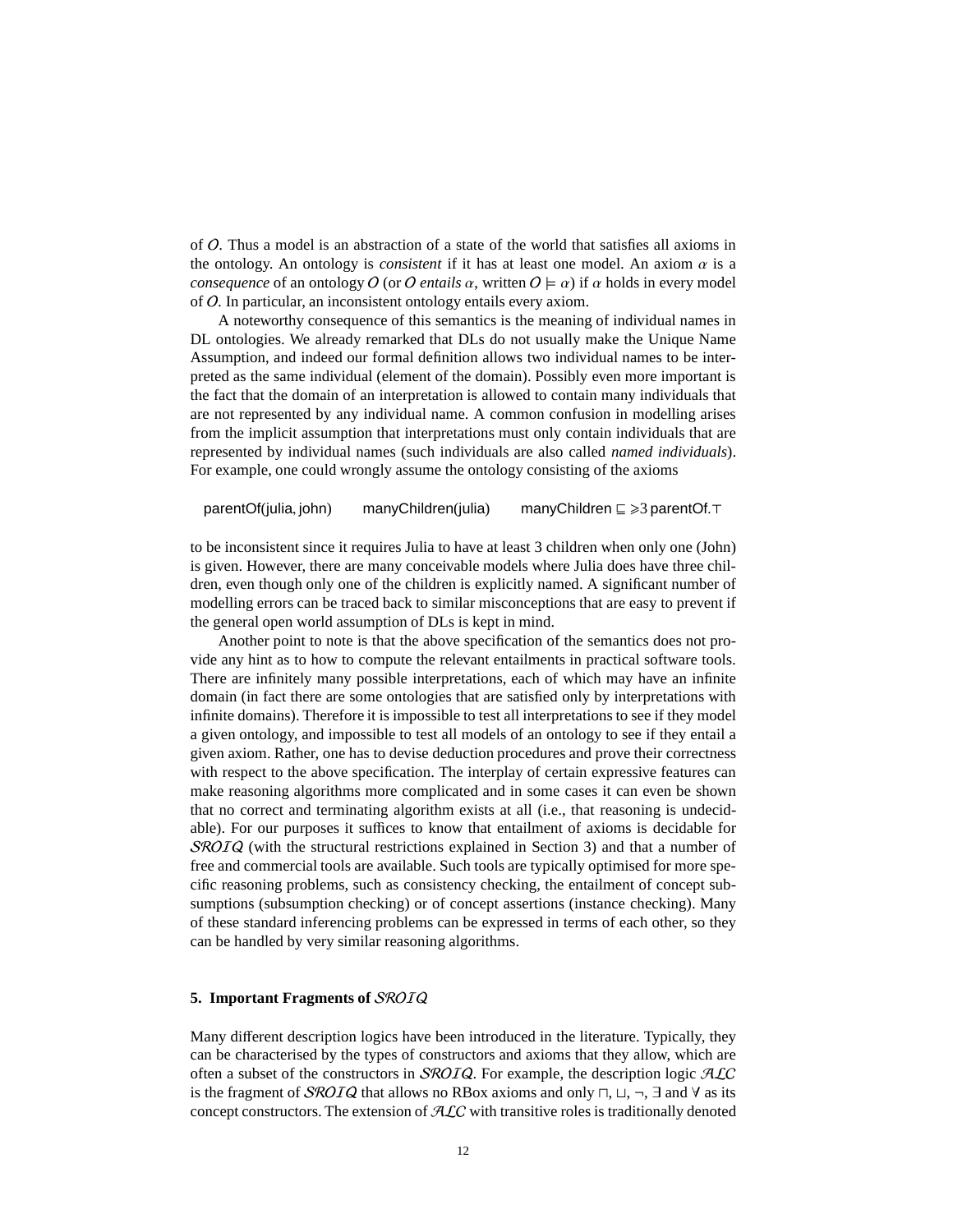by the letter  $S$ . Some other letters used in DL names hint at a particular constructor, such as inverse roles  $I$ , nominals  $O$ , qualified number restrictions  $Q$ , and role hierarchies (role inclusion axioms without composition)  $H$ . So, for example, the DL named  $\mathcal{ALCHIQ}$ extends  $ALC$  with role hierarchies, inverse roles and qualified number restrictions. The letter R most commonly refers to the presence of role inclusions, local reflexivity *Self* , and the universal role *U*, as well as the additional role characteristics of transitivity, symmetry, asymmetry, role disjointness, reflexivity, and irreflexivity. This naming scheme explains the name SROIQ.

In recent years, fragments of DLs have been specifically developed in order to obtain favourable computational properties. For this purpose,  $\mathcal{A}\mathcal{L}C$  is already too large, since it only admits reasoning algorithms that run in worst-case exponential time. More lightweight DLs can be obtained by further restricting expressivity, while at the same time a number of additional *SROIQ* features can be added without loosing the good computational properties. The three main approaches for obtaining lightweight DLs are EL, *DLP* and *DL-Lite*, which also correspond to language fragments OWL EL, OWL RL and OWL QL of the Web Ontology Language.

The  $\mathcal{EL}$  family of description logics is characterised by allowing unlimited use of existential quantifiers and concept intersection. The original description logic  $\mathcal{EL}$  allows only those features and ⊤ but no unions, complements or universal quantifiers, and no RBox axioms. Further extensions of this language are known as  $\mathcal{EL}^+$  and  $\mathcal{EL}^{++}$ . The largest such extension allows the constructors ⊓, ⊤, ⊥, ∃, *Self* , nominals and the universal role, and it supports all types of axioms other than role symmetry, asymmetry and irreflexivity. Interestingly, all standard reasoning tasks for this DL can still be solved in worst-case polynomial time. One can even drop the structural restriction of regularity that is important for SROIQ. EL has been used to model large but lightweight ontologies that consist mainly of terminological data, in particular in the life sciences. A number of reasoners are specifically optimised for handling  $\mathcal{E}\mathcal{L}$ -type ontologies, the most recent of which is the ELK reasoner for OWL EL.[6](#page-12-0)

DLP is short for *Description Logic Programs* and comprises various DLs that are syntactically restricted in such a way that axioms could also be read as rules in first-order Horn logic without function symbols. Due to this, DLP-type logics can be considered as kinds of rule languages (hence the name OWL RL) contained in DLs. To accomplish this, one has to allow different syntactic forms for subconcepts and superconcepts in concept inclusion axioms. We do not provide the details here. While DLs in general may require us to consider domain elements that are not represented by individual names, for DLP one can always restrict attention to models in which all domain elements are represented by individual names. This is why DLP is often used to augment databases (interpreted as sets of ABox axioms), e.g., in an implementation of OWL RL in the Oracle 11g database management system.

DL-Lite is a family of DLs that is also used in combination with large data collections and existing databases, in particular to augment the expressivity of a query language that retrieves such data. This approach, known as Ontology Based Data Access, considers ontologies as a language for constructing *views* or *mapping rules* on top of existing data. The core feature of DL-Lite is that data access can be realised with standard query languages such as SQL that are not aware of the DL semantics. Ontological

<span id="page-12-0"></span><sup>6</sup>http://[elk-reasoner.googlecode.com](http://elk-reasoner.googlecode.com/)/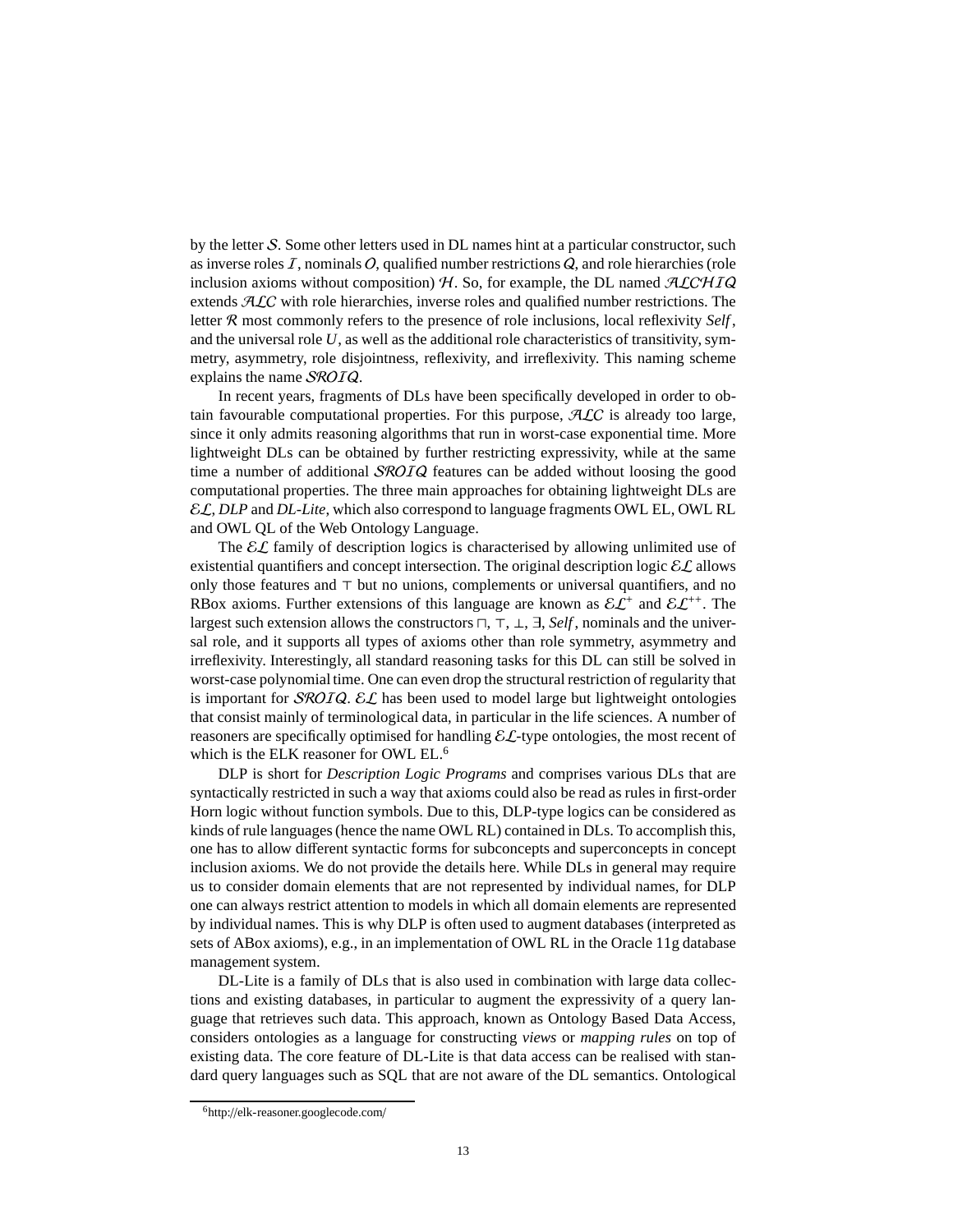information is merely used in a query preprocessing step. Like DLP, DL-Lite requires different syntactic restrictions for subconcepts and superconcepts. We do not present the details here.

# <span id="page-13-0"></span>**6. Relationship to OWL**

The *OWL Web Ontology Language* is a knowledge representation language standardised by the World Wide Web Consortium (W3C). OWL is one of the most important applications of description logics today. In this section, we briefly outline the relationship of the two languages. A comprehensive treatment is beyond the scope of this paper; see Section [7](#page-14-0) for pointers to further reading. The current version of the OWL specification is OWL 2 as standardised in 2009. This supersedes the earlier OWL 1 standard of 2004.

The main building blocks of OWL are indeed very similar to those of DLs, with the main difference that concepts are called *classes* and roles are called *properties*. It is therefore not surprising that description logics have had a major influence on the development of OWL and the expressive features that it provides. Historically, however, OWL has also been conceived as an extension to RDF, a Web data modelling language whose expressivity is comparable to DL ABoxes. The formal semantics of RDF is subtly different from that of DLs, even though both lead to the same consequences in many common cases. Extending the RDF semantics to the expressive features of OWL improves the compatibility between the two, but it also makes reasoning undecidable. Therefore, it has been decided to specify both styles of formal semantics for OWL: the *Direct Semantics* based on DLs and the *RDF-based Semantics*.

In this section, we are therefore mainly interested in the Direct Semantics of OWL. This semantics is only defined for OWL ontologies that abide by certain syntactic restrictions (essentially the restriction that the OWL axioms can be read as  $\mathcal{SRO}IQ$  axioms for which the structural restrictions of Section [3](#page-7-0) are satisfied). This syntactic fragment of OWL is called *OWL DL*. [7](#page-13-1) Under the Direct Semantics, large parts of OWL DL can indeed be considered as a syntactic variant of SROIQ. For example, the axiom Mother ≡ Female ⊓ Parent would be written as follows in OWL:

EquivalentClasses( Mother ObjectIntersectionOf( Female Parent ) )

where the symbols Mother, Female and Parent would be identifier strings that conform to the OWL specification. $8$  The above example illustrates the close relationship between the syntax of  $SROIQ$  and that of OWL. In many cases, it is indeed enough to translate an operator symbol of  $\mathcal{SR}OIQ$  into the corresponding operator name in OWL, which is then written in prefix notation like a function. This is also why the above form of syntax is called *Functional-Style Syntax*. The OWL standard provides a number of syntactic forms that can be used to express OWL ontologies. The most prominent among these is the RDF/XML serialisation since it is the only format that all conforming OWL tools

<span id="page-13-1"></span><sup>7</sup> In contrast, the OWL language without any syntactic constraints is called *OWL Full*. It comprises ontologies that can only be interpreted under the RDF-based Semantics.

<span id="page-13-2"></span><sup>&</sup>lt;sup>8</sup>Entity names in OWL are generally based on Uniform Resource Identifiers (URIs). The details are not relevant here.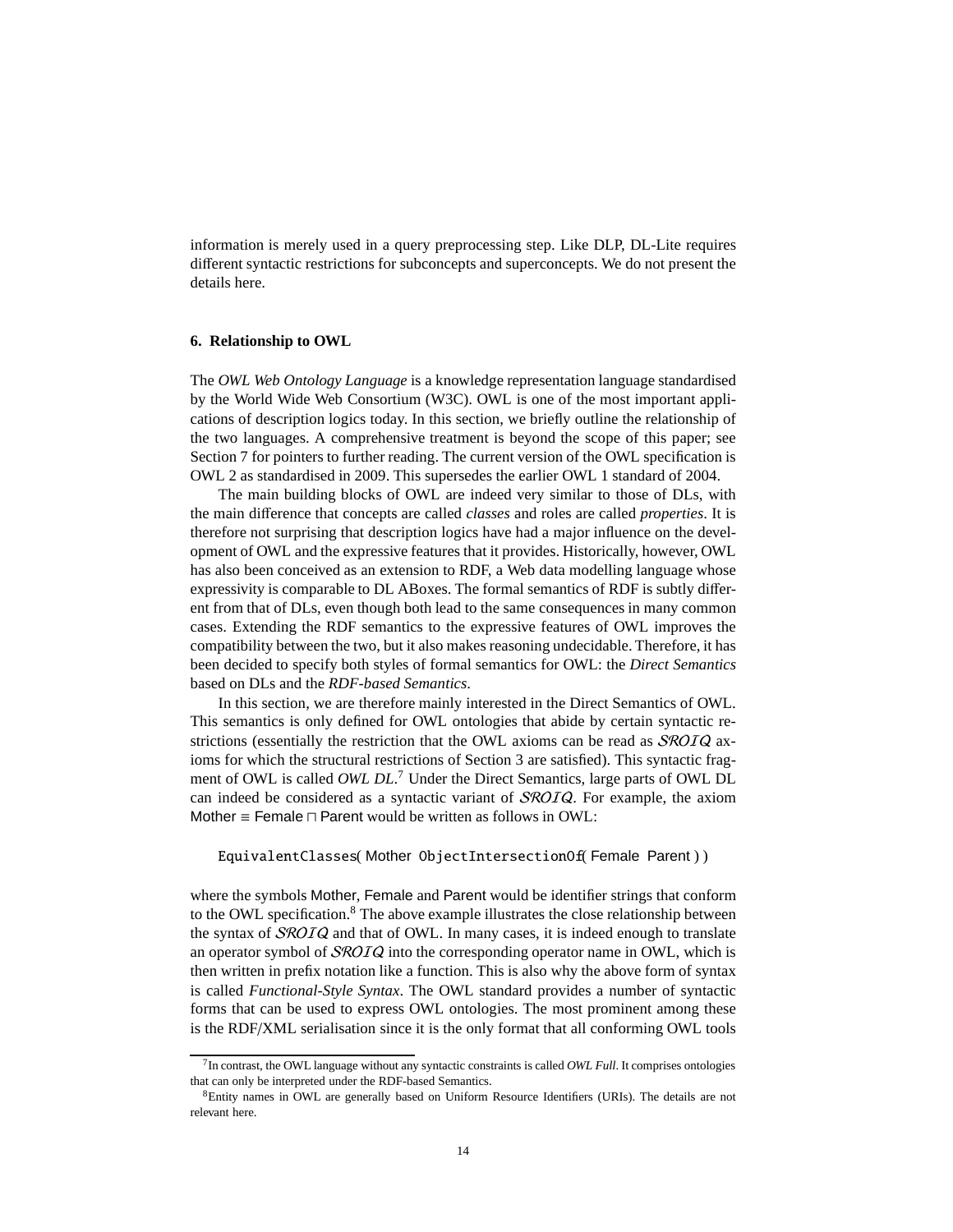need to understand. On the other hand, it is more difficult for humans to read and we do not present it here.

It is interesting to note that there are still a few differences between OWL DL under the Direct Semantics and *SROIQ*. On a syntactic level, OWL provides a lot more operators that, though logically redundant, can be convenient as shortcuts for compound DL axioms. For example, OWL has special constructs for specifying domain and range of a property, even though these could equally well be expressed as in Section [2.2.](#page-4-0) These kinds of features also include the empty (bottom) property, which can easily be defined but is not included as a language feature in DLs.

However, OWL also includes some expressive features that we did not include in our treatment of SROIQ above. Most notably, this includes support for datatypes and datatype literals. These behave like classes and individual names but come with a fixed, pre-defined interpretation. For example, the datatype for Boolean values has exactly two elements – true and false – in any interpretation. This can also be introduced in DLs by so-called *concrete domains*, i.e., pre-defined interpretation domains. Both DLs and OWL in this case strictly distinguish roles/properties that relate to "abstract" individuals from those that relate to values from some datatype. In OWL, the constructs that relate to datatypes include "Data" in their name while constructs that relate to abstract individuals include "Object." For example, OWL distinguishes ObjectIntersectionOf (used above) from DataIntersectionOf (the intersection of datatypes).

The only other logical feature that is missing in DLs are so-called *Keys*. These are special forms of rules that can be used for data integration. Roughly speaking, a key specifies that two named individuals are entailed to be equal if they agree on certain property values and class memberships, similar to key constraints in databases. For example, the combination of nationality and registration number might be treated as a key for (i.e., sufficient to uniquely identify) motor vehicles.

Besides the logical features, OWL also includes a number of other aspects that are not considered in description logics at all. For example, it includes means of naming an ontology and of importing ontological axioms from one ontology into another. Further extra-logical features include a simple form of *meta-modelling* called *punning*, nonlogical axioms to *declare* identifiers, and the possibility to add *annotations* to arbitrary axioms and entities similar to comments in a programming language.

#### <span id="page-14-0"></span>**7. Further Reading**

This paper can only provide a first introduction to description logics and OWL. More detailed introductory texts can be found in the lecture notes of the Reasoning Web Summer School: Rudolph provides a detailed discussion of DL semantics and modelling [\[15\]](#page-16-2), Baader gives a general overview with extended historical notes [\[1\]](#page-15-0), and Sattler focusses on tableau-based reasoning methods [\[18\]](#page-16-3). An extensive introduction to lightweight description logics is given by Krötzsch [\[12\]](#page-16-4).

For a more detailed coverage of OWL and its relationship to DL, we recommend the textbook *[Foundations of Semantic Web Technologies](http://www.semantic-web-book.org/)* [\[8\]](#page-16-5). This introductory text also treats the relationship of DLs to first-order logic, DL query answering and extensions for rule-based modelling (related to keys in OWL), which we have omitted here. An in-depth treatment of description logics and related research topics is provided by the *Description*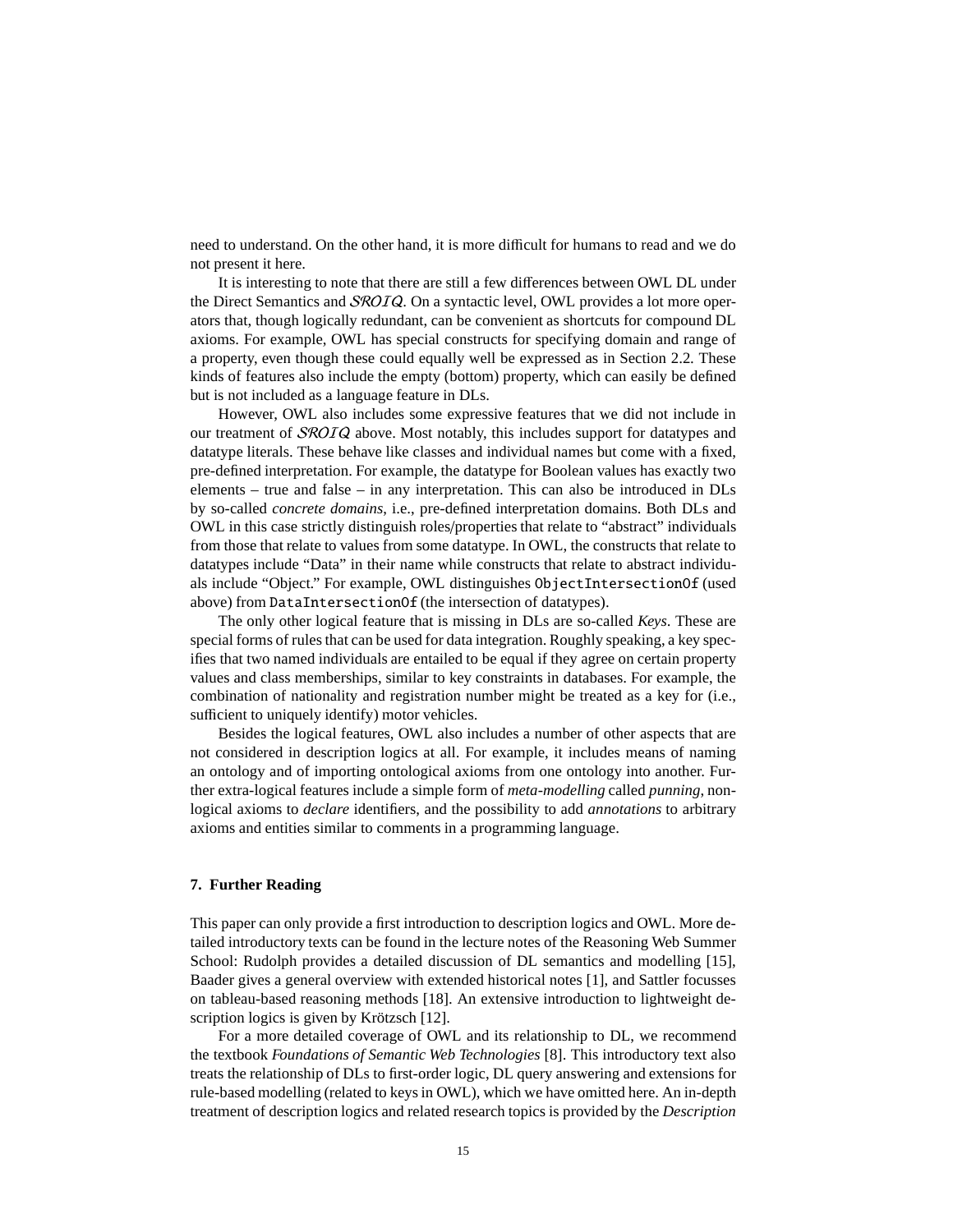*Logic Handbook* [\[3\]](#page-15-1), which also covers interesting aspects of deduction algorithms and computational complexity that are beyond the scope of this paper.

A number of research papers focus on specific topics in DLs. Closely related to this paper is the original article on SROIQ, which also provides the details on regularity conditions that have been skipped above [\[9\]](#page-16-6). A detailed discussion of OWL datatypes and their description logic semantics is given by Motik and Horrocks [\[13\]](#page-16-7). There are also various works that focus on  $\mathcal{EL}[2,10]$  $\mathcal{EL}[2,10]$  $\mathcal{EL}[2,10]$ , DLP/OWL RL [\[6,](#page-15-3)[11\]](#page-16-9) and DL-Lite [\[4\]](#page-15-4). Current developments in DL research are discussed at the annual DL Workshop (see http://[dl.kr.org](http://dl.kr.org/)/ for proceedings) and at the major Semantic Web and Artificial Intelligence conferences.

The primary resources on OWL 2 are the online documents of the specification [\[14\]](#page-16-10) where the OWL Primer provides a first introduction [\[7\]](#page-15-5). The differences of the 2009 OWL 2 standard to its predecessor are explained in [\[5\]](#page-15-6).

Many related tools such as reasoners and ontology editors are available. The most popular free ontology editor is Protégé,<sup>[9](#page-15-7)</sup> which can be used with a variety of OWL reasoners. Pointers to current OWL reasoners are best found online.<sup>[10](#page-15-8)</sup> Popular systems for large parts of OWL 2 DL (SROIQ) include FaCT++, HermiT, Pellet and Racer-Pro. Some typical lightweight systems are ELK (OWL EL), jCEL (OWL EL), Owlgress (OWL QL), OWLIM (OWL RL and QL), Quonto (OWL QL) and Snorocket (OWL EL). Details about these tools and related publications can be found on the respective homepages.

*Acknowledgements* We thank Fernando Bobillo, Peter Patel-Schneider and Evgeny Zolin for helpful comments on an earlier version of this text.

# **References**

- <span id="page-15-0"></span>[1] Franz Baader. Description logics. In Sergio Tessaris, Enrico Franconi, Thomas Eiter, Claudio Gutierrez, Siegfried Handschuh, Marie-Christine Rousset, and Renate A. Schmidt, editors, *Reasoning Web. Semantic Technologies for Information Systems – 5th International Summer School, 2009*, volume 5689 of *LNCS*, pages 1–39. Springer, 2009. Available at http://[lat.inf.tu-dresden.de](http://lat.inf.tu-dresden.de/research/papers.html)/research/papers.html.
- <span id="page-15-2"></span>[2] Franz Baader, Sebastian Brandt, and Carsten Lutz. Pushing the EL envelope. In Leslie Pack Kaelbling and Alessandro Saffiotti, editors, *Proc. 19th Int. Joint Conf. on Artificial Intelligence (IJCAI'05)*, pages 364–369. Professional Book Center, 2005.
- <span id="page-15-1"></span>[3] Franz Baader, Diego Calvanese, Deborah McGuinness, Daniele Nardi, and Peter Patel-Schneider, editors. *The Description Logic Handbook: Theory, Implementation, and Applications*. Cambridge University Press, second edition, 2007.
- <span id="page-15-4"></span>[4] Diego Calvanese, Guiseppe De Giacomo, Domenico Lembo, Maurizio Lenzerini, and Riccardo Rosati. Tractable reasoning and efficient query answering in description logics: The DL-Lite family. *J. of Automated Reasoning*, 39(3):385–429, 2007.
- <span id="page-15-6"></span>[5] Bernardo Cuenca Grau, Ian Horrocks, Boris Motik, Bijan Parsia, Peter Patel-Schneider, and Ulrike Sattler. OWL 2: The next step for OWL. *J. of Web Semantics*, 6:309–322, 2008.
- <span id="page-15-3"></span>[6] Benjamin N. Grosof, Ian Horrocks, Raphael Volz, and Stefan Decker. Description logic programs: combining logic programs with description logic. In *Proc. 12th Int. Conf. on World Wide Web (WWW'03)*, pages 48–57. ACM, 2003.
- <span id="page-15-5"></span>[7] Pascal Hitzler, Markus Krötzsch, Bijan Parsia, Peter F. Patel-Schneider, and Sebastian Rudolph, editors. *OWL 2 Web Ontology Language: Primer*. W3C Recommendation, 27 October 2009. Available at http://[www.w3.org](http://www.w3.org/TR/owl2-primer/)/TR/owl2-primer/.

<sup>9</sup>http://[protege.stanford.edu](http://protege.stanford.edu/)/

<span id="page-15-8"></span><span id="page-15-7"></span><sup>&</sup>lt;sup>10</sup>A list of reasoners can be found, e.g., at http://semanticweb.org/wiki/[Category:Reasoner.](http://semanticweb.org/wiki/Category:Reasoner)